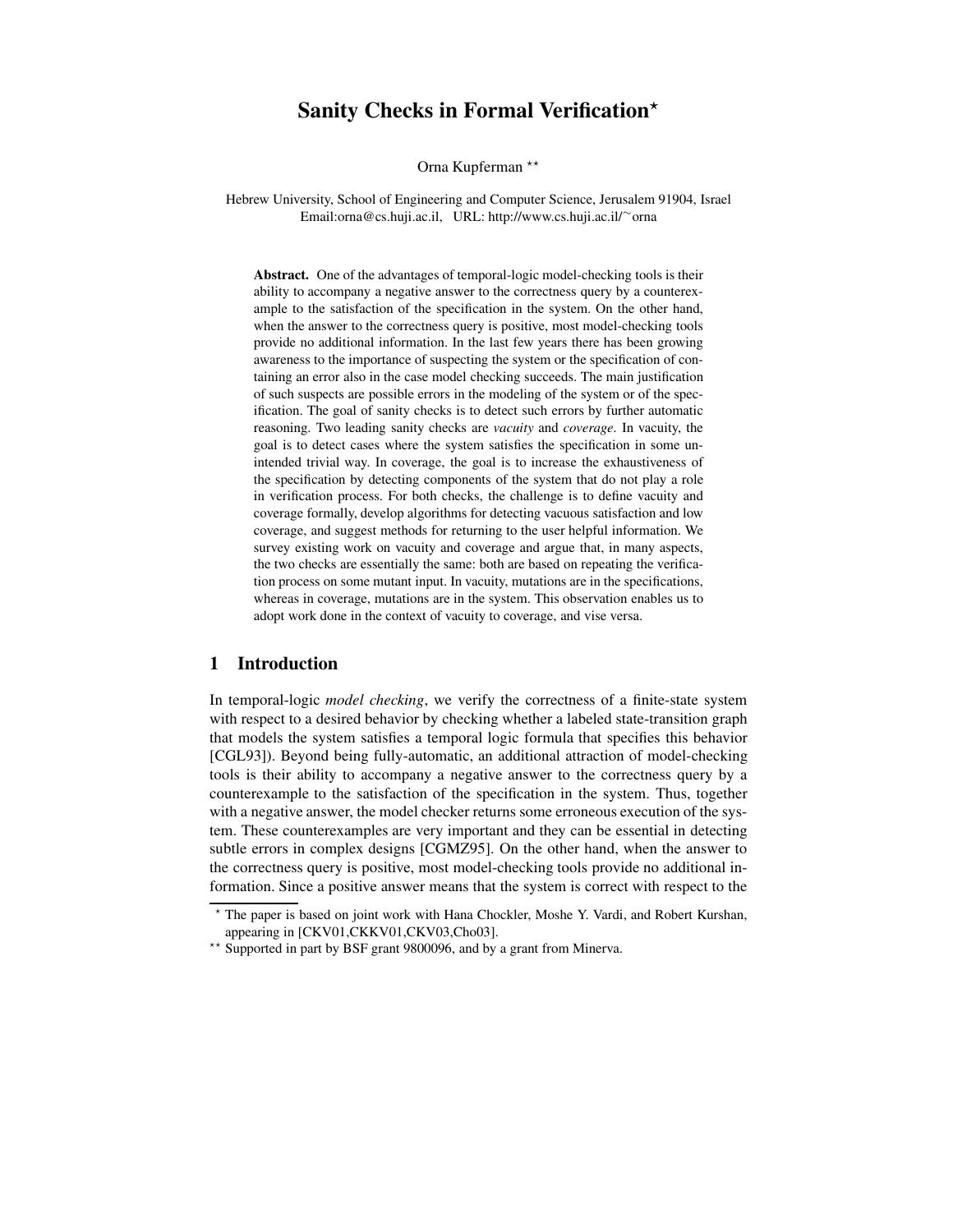specification, this at first seems like a reasonable policy. In the last few years, however, there has been growing awareness to the importance of suspecting the system and the specification of containing an error also in the case model checking succeeds. The main justification of such suspects are possible errors in the modeling of the system or of the behavior.

Early work on "suspecting a positive answer" concerns the fact that temporal logic formulas can suffer from antecedent failure [BB94]. For example, verifying a system with respect to the specification  $\varphi = AG (req \rightarrow AF grant)$  ("every request is eventually followed by a grant"), one should distinguish between satisfaction of  $\varphi$  in systems in which requests are never sent, and satisfaction in which  $\varphi$ 's precondition is sometimes satisfied. Evidently, the first type of satisfaction suggests some unexpected properties of the system, namely the absence of behaviors in which the precondition was expected to be satisfied.

In [BBER01], Beer et al. suggested a first formal treatment of vacuity. As described there, vacuity is a serious problem: "our experience has shown that typically 20% of specifications pass vacuously during the first formal-verification runs of a new hardware design, and that vacuous passes always point to a real problem in either the design or its specification or environment" [BBER01]. The definition of vacuity according to [BBER01] is based on the notion of subformulasthat do not affect the satisfaction of the specification. Consider a model M satisfying a specification  $\varphi$ . A subformula  $\psi$  of  $\varphi$ *does not affect* (the satisfaction of)  $\varphi$  in M if M also satisfies all formulas obtained by modifying  $\psi$ . In the example above, the subformula *grant* does not affect  $\varphi$  in a model with no requests. Now, M satisfies  $\varphi$  vacuously if  $\varphi$  has a subformula that does not affect  $\varphi$  in M. A general method for vacuity definition and detection was presented in [KV03], and the problem was further studied in  $[AFF+03, CG04a,BFG+05]$ . It is shown in these papers that for temporal logics such as LTL and  $\text{CTL}^*$ , where an occurrence of the subformula  $\psi$  can be replaced by a universally quantified proposition, vacuity detection can be reduced to model checking specifications in the logic obtained by adding universally quantified atomic propositions. This leaves vacuity detection for LTL in PSPACE [AFF<sup>+</sup>03], but makes vacuity detection for CTL and CTL<sup>\*</sup> EXPTIME and 2EXPTIME complete — as hard as their satisfiability [CG04a]. Moreover, adding to the specification formalism a regular layer, such as the ability to use regular expressions in the formula as in Sugar [BBE<sup>+</sup>01] and ForSpec [AFF<sup>+</sup>02], also adds a need to replace some subformulas  $\psi$  by a university quantified interval, which makes vacuity detection more complex than model checking.

When the system is proven to be correct, and vacuity has been checked too, there is still a question of how complete the specification is, and whether it really covers all the behaviors of the system. It is not clear how to check completeness of the specification. Indeed, specifications are written manually, and their completeness depends entirely on the competence of the person who writes them. The motivation for a completeness check is clear: an erroneous behavior of the design can escape the verification efforts if this behavior is not captured by the specification. In fact, it is likely that a behavior not captured by the specification also escapes the attention of the designer, who is often the one to provide the specification.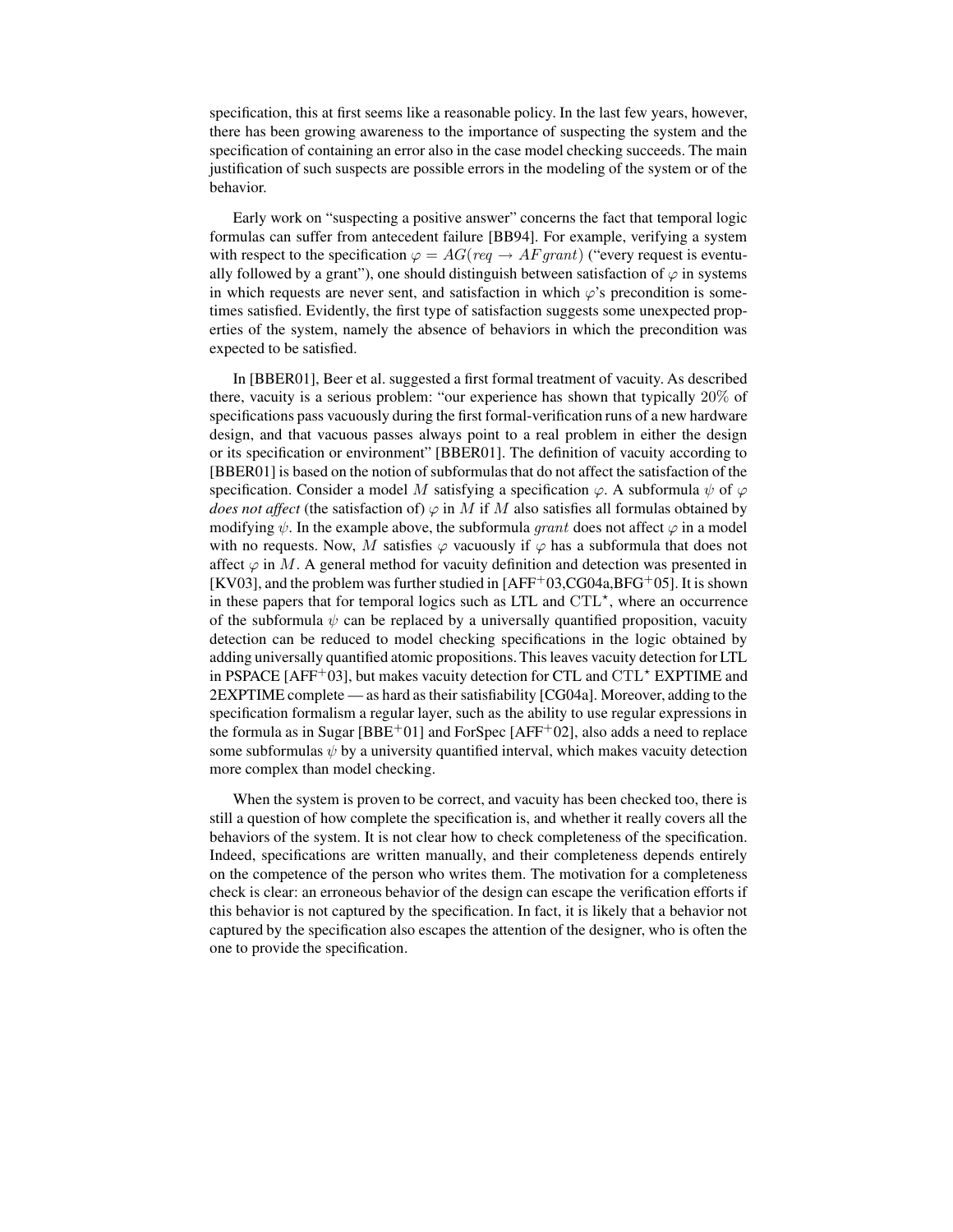The challenge of making the verification process as exhaustive as possible is even more crucial in *simulation-based* verification. Each input vector for the system induces a different execution of it, and a system is correct if it behaves as required for all possible input vectors. Checking all the executions of a system is an infeasible task. Simulation-based verification is traditionally used in order to check the system with respect to some input vectors [BF00]. The vectors are chosen so that the verification would be as exhaustive as possible, and it is crucial to measure the exhaustiveness of the input sequences that are checked. Indeed, there has been an extensive research in the simulation-based verification community on *coverage metrics*, which provide such a measure [TK01]. Coverage metrics are used in order to monitor progress of the verification process, estimate whether more input sequences are needed, and direct simulation towards unexplored areas of the system. Coverage metrics today play an important role in the system validation effort [Ver03]. For a survey on the variety of metrics that are used in simulation-based verification, see [ZHM97,Dil98,Pel01,TK01]

Measuring the exhaustiveness of a specification in formal verification ("are more properties need to be checked?") has a similar flavor as measuring the exhaustiveness of the input sequences in simulation-based verification ("are more sequences need to be checked?"). Nevertheless, while for simulation-based verification it is clear that coverage corresponds to activation during the execution on the input sequence, it is less clear what coverage should correspond to in formal verification, as in model checking all reachable parts of the system are visited. Early work on coverage metrics in formal verification [HKHZ99,KGG99] suggested two directions. Both directions reason about a state-transition graph that models the system. The metric in [HKHZ99], later followed by [CKV01,CKKV01,CK02], is based on *mutations* applied to the graph. Essentially, a state s in the graph is covered by the specification if modifying the value of a variable in the state renders the specification untrue. The metric in [KGG99] is based on a comparison between the graph and a reduced tableau for the specification.

In [CKV03], we adapted the work done on coverage in simulation-based verification to the formal-verification setting in order to obtain new coverage metrics. Interestingly, the adoption of metrics from simulation-based verification has brought vacuity to the front of the stage again, and this time, in the context of coverage. To see why, consider for example code-based coverage, where we check, for example, whether both branches of an *if* statement have been executed during the simulation. A straightforward adoption would check the satisfaction of the specification in a mutant system, one for each branch, in which the branch is disabled. Such a mutant system, however, has less behaviors than the original system, and would clearly satisfy all universal specifications (i.e., specifications that apply to *all* behaviors, as in linear temporal logic) that are satisfied by the original system. In general, the problem we are facing is the need to assess the role a behavior has played in the satisfaction of a universal specification – one that is clearly satisfied in the system obtained by removing this behavior. The way we suggested to do so is to check whether the specification is vacuously satisfied in a mutant system in which this behavior is disabled: a vacuous satisfaction of the specification in such a system (we assume that the specification is not vacuously satisfied in the original system) indicates that the specification does refer to this behavior; on the other hand, a non-vacuous satisfaction of the specification in the mutant system indicates that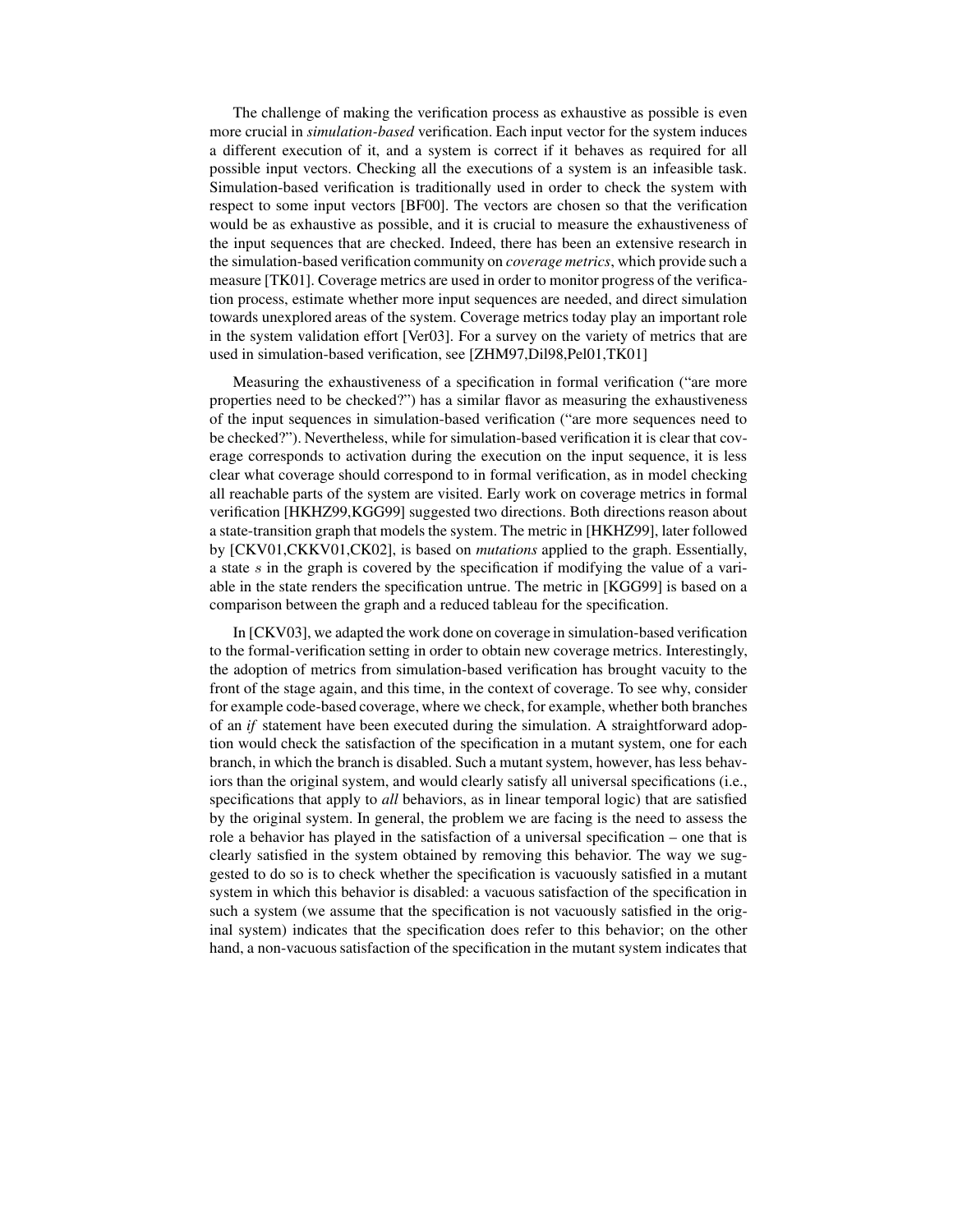the specification does not refer to the missing behavior. Accordingly, coverage metrics adopted from the simulation-based word check both the satisfaction and the vacuous satisfaction of the specification in mutant systems.

The definition of vacuity coverage in [CKV03] has related vacuity and coverage. In this paper we strengthen the link between the two sanity checks further and argue that, from the algorithmic point of view, the problems are essentially identical. In both problems, we check whether all the components of the input to the model-checking problem have played a role in the model-checking process. In the case of vacuity, the components we check are subformulas of the specification. In the case of coverage, the components are elements of the system. This suggests that the solutions to the vacuity and coverage problems may be based on the same algorithm. We show that, indeed, ideas developed for coverage can be adopted for vacuity, and vice versa.

### **2 Vacuity and Coverage**

In this section we describe the basic definitions of vacuity and coverage. We consider specifications in either linear or branching temporal logics. For a formula  $\varphi$ , a subformula  $\psi$  of  $\varphi$ , and a formula  $\xi$ , we use  $\varphi[\psi \leftarrow \xi]$  to denote the formula obtained from  $\varphi$ by replacing all the occurrences of  $\psi$  in  $\varphi$  by  $\xi$ .

We define the semantics of temporal-logic formulas with respect to a *Kripke structure*  $K = \langle AP, W, R, w_{in}, L \rangle$ , where AP is a set of atomic propositions, W is a set of states,  $R \subseteq W \times W$  is a total transition relation,  $w_{in} \in W$  is an initial state, and  $L: W \to 2^{AP}$  maps each state to the set of atomic propositions that hold in this state. A Kripke structure  $K$  can be unwound into an infinite computation tree in a straightforward way. Formally, the tree that is obtained by unwinding K is denoted by  $K$  and is the  $2^{AP}$ -labeled W-tree  $\langle T^K, V^K \rangle$ , in which a node  $x \cdot w$ , for  $x \in W^*$  and  $w \in W$ , is associated with state w. Formally,  $\varepsilon \in T^K$  is associated with  $w_{in}$  and  $V^K(\varepsilon) = L(w_{in})$ . Now, for all w with  $R(w_{in}, w)$ , we have that  $w \in T^K$ , and for all  $x \cdot w \in T^K$  and  $v \in W$  with  $R(w, v)$ , we have  $x \cdot w \cdot v \in T^K$  and  $V^K(x \cdot w) = L(w)$ . That is,  $V^K$ maps a node that was reached by taking the direction  $w$  to  $L(w)$ .

The definition of vacuity involves formulas with an atomic proposition that is universally quantified. Consider an atomic proposition  $x$ . A Kripke structure  $K$  satisfies a temporal logic formula  $\forall x \varphi(x)$  iff  $\varphi$  is satisfied in all computation trees  $\langle T, V \rangle$  that differ from  $\langle T^K, V^K \rangle$  only in the label of the atomic proposition x. Note that different occurrences of the same state in  $K$  may have different  $x$  labels.

Let us start with the basic definition of vacuous satisfaction. Intuitively, a Kripke structure K satisfies a formula  $\varphi$  vacuously if K satisfies  $\varphi$  yet it does so in a noninteresting way, which is likely to point on some trouble with either K or  $\varphi$ . For example, a system in which requests are never sent satisfies  $AG(req \rightarrow AFgrant)$  vacuously. In order to formalize this intuition, it is suggested in [BBER01] to formalize first the notion of a subformula of  $\varphi$  affecting its truth value in K. We use the following definition for the latter:

**Definition 1.** [AFF<sup>+</sup>03] *A subformula*  $\psi$  *of*  $\varphi$  does not affect the truth value of  $\varphi$  in K  $(\psi \text{ does not affect } \varphi \text{ in } K, \text{ for short})$  *if* K satisfies  $\forall x \varphi[\psi \leftarrow x]$  *iff* K satisfies  $\varphi$ .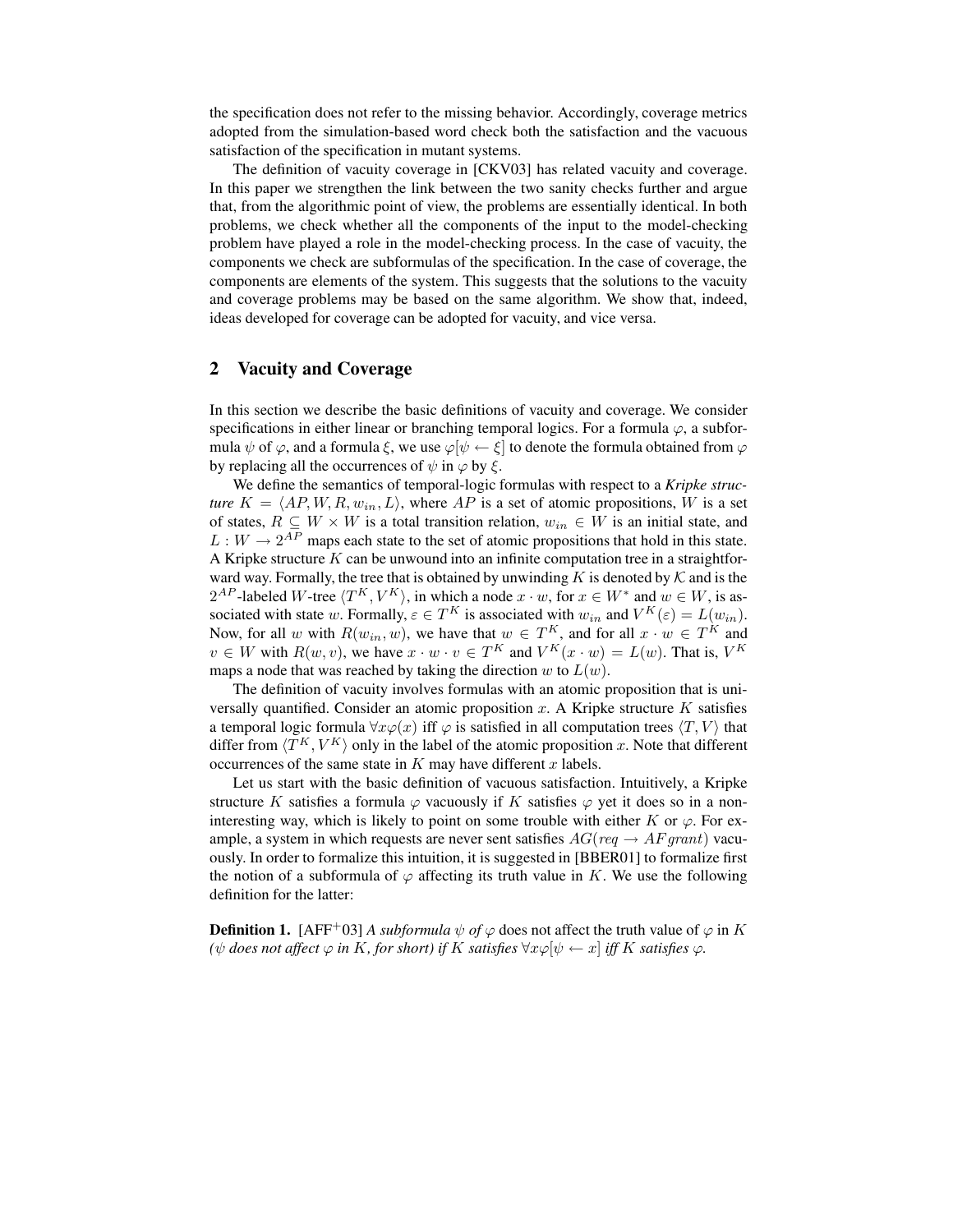The definition in  $[AFF<sup>+</sup>03]$  is semantic. Earlier definitions, and in particular the one in [BBER01], were syntactic, in the sense they consider a replacement of  $\psi$  by other subformulas. Thus, according to [BBER01],  $\psi$  does not affect  $\varphi$  in K if K satisfies  $\varphi[\psi \leftarrow \xi]$  for all formulas  $\xi$ . A good reason to switch to the semantic-based definition is the fact that [BBER01]'s definition is not effective, as it requires evaluation of  $\varphi[\psi \leftarrow \xi]$ for all formulas  $\xi$ . To deal with this difficulty, [BBER01] considers only a small class, called w-ACTL, of branching temporal logic formulas. Once we have defined when a subformula of  $\varphi$  affects its truth value in K, the definition of vacuity is as expected<sup>1</sup>:

**Definition 2.** *A system K satisfies a formula*  $\varphi$  vacuously *iff*  $K \models \varphi$  *and there is some subformula*  $\psi$  *of*  $\varphi$  *such that*  $\psi$  *does not affect*  $\varphi$  *in* K.

In [KV03], we showed that when all the occurrences of a subformula  $\psi$  in  $\varphi$  are of a *pure polarity* (that is, they are either all under an even number of negations (positive polarity), or all are under an odd number of negations (negative polarity)), the syntactic and semantic definitions coincide, and checking whether  $\psi$  affects  $\varphi$  in K is easy. Formally, for a formula  $\varphi$  and a subformula  $\psi$  of  $\varphi$ , let  $\varphi[\psi \leftarrow \perp]$  denote the formula obtained from  $\varphi$  by replacing  $\psi$  by false, in case  $\psi$  is positive in  $\varphi$ , and replacing  $\psi$  by true, in case  $\psi$  is negative in  $\varphi$ . Now, by [KV03],  $\psi$  does not affect  $\varphi$  iff K satisfies the formula obtained from  $\varphi$  by the single extreme modification of  $\psi$ . Formally, we have the following.

**Theorem 1.** [KV03] *For every formula*  $\varphi$ , *a subformula*  $\psi$  *of a pure polarity of*  $\varphi$ *, and a system* K *that satisfies*  $\varphi$ *, we have that*  $\psi$  *does not affect*  $\varphi$  *in* K *iff* K *satisfies*  $\varphi[\psi \leftarrow \bot].$ 

By Definition 2, vacuity detection can be reduced to checking whether  $K$  satisfied  $\forall x \varphi[\psi \leftarrow x]$  for all subformulas  $\psi$  of  $\varphi$ . Also, by Theorem 1, when  $\psi$  is of a pure polarity <sup>2</sup>, the latter can be done by checking whether K satisfies  $\varphi[\psi \leftarrow \bot]$ . In particular, when  $\varphi$  is *polar* (that is, all its subformulas are of a pure polarity), vacuity detection can be reduced to a sequence of model-checking executions, each for a single subformula (this is a naive algorithm for this task, and we later mention some heuristics). When, however, some subformula  $\psi$  is of a mixed polarity, the check is harder and requires model checking of formulas with quantified atomic propositions. For the case of CTL and  $\text{CTL}^*$ , the problem of vacuity detection is then as hard as the satisfiability problem, namely it is EXPTIME and 2EXPTIME complete, respectively [CG04a]. For LTL, it can still be reduced to LTL model checking and stay PSPACE-complete, but is more complicated than simple model checking  $[AFF<sup>+</sup>03]$ .

**Remark 2** The semantic approach turned out to be appropriate also when the specification formalism has a regular layer [BFG+05]. There, the subformula  $\psi$  may be a regular

<sup>&</sup>lt;sup>1</sup> In [CG04b], the authors study an alternative definition of vacuity in which the *mutual vacuity* of some subformulas is taken into a consideration.

<sup>&</sup>lt;sup>2</sup> Note that one can talk about a subformula  $\psi$  affecting  $\varphi$  in K or about an *occurrence* of  $\psi$ affecting  $\varphi$  in K. Since a single occurrence is of a pure polarity, Theorem 1 always applies in this setting.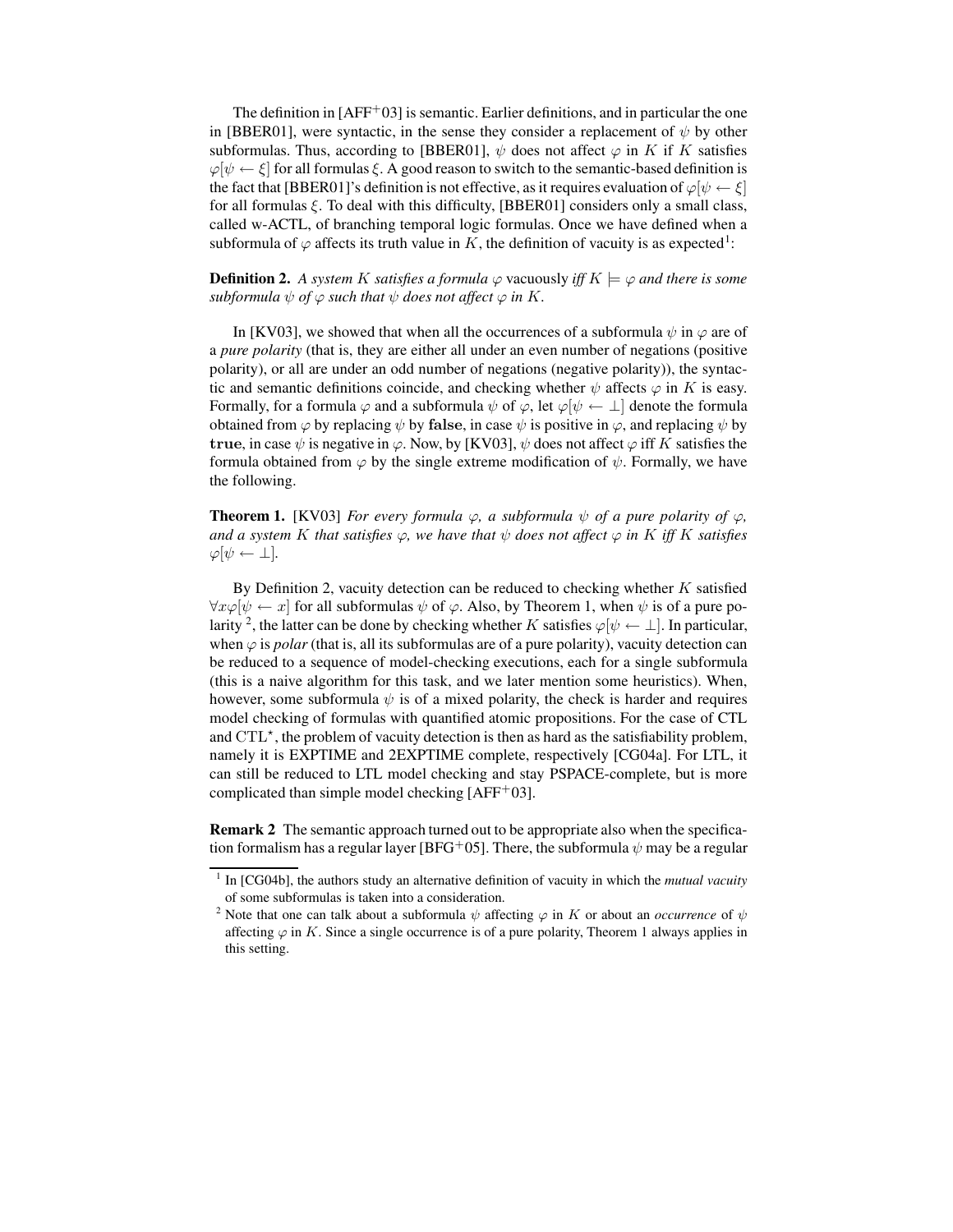event, and the universal quantification that is needed is over intervals. Consider for example the formula  $\varphi = G((req \cdot (\neg \textit{ack})^* \cdot \textit{ack}) \textit{triggers } X \textit{grant})$ , which says that a grant is given exactly one cycle after the cycle in which a request is acknowledged. Note that if ack does not affect the satisfaction of  $\varphi$  in K, we can learn that acknowledgments are actually ignored: grants are given, and stay on forever, immediately after a request. Such a behavior is not referred to in the specification, but is detected by regular vacuity. Thus, while LTL vacuity involved only *monadic* quantification (over the set of points in which x may hold), regular vacuity also involves *dyadic* quantification (over intervals – sets of pairs of points, in which *int* may hold). This transition, from monadic to dyadic quantification, is technically very challenging, yet, as was shown in  $[BFG<sup>+</sup>05]$ , the automata-theoretic approach to LTL [VW94] can be extended to handle regular vacuity, but the problem is much harder than LTL vacuity (it is in EXPSPACE and is EXPTIME-hard).

As with usual vacuity, when a subformula  $\psi$  has a pure polarity, checking whether it affects the truth value of  $\varphi$  can be reduced to checking whether K satisfies  $\varphi[\psi \leftarrow \bot]$ , with  $\perp$  being true<sup>\*</sup> in case  $\psi$  is of a negative polarity and is false in case  $\psi$  is of a positive polarity. Thus, in the context of regular vacuity, pure polarity is even more crucial.  $\Box$ 

We now turn to the basic definition of coverage in model checking. The idea, due to [HKHZ99], is to define coverage by examining the effect of modifications in the system on the satisfaction of the specification. Given a system modeled by a Kripke structure K, a formula  $\varphi$  that is satisfied in K, and a signal (atomic proposition) q, let us denote by  $K_{w,q}$  the Kripke structure obtained from K by flipping the value of q in w. Thus,  $\tilde{K}_{w,q} = \langle AP, W, R, W_{in}, \tilde{L}_{w,q} \rangle$ , where  $\tilde{L}_{w,q}(v) = L(v)$  for all  $v \neq w$ , and  $\tilde{L}_{w,q}(w) = L(w) \setminus \{q\}$  if  $q \in L(w)$  and  $\tilde{L}_{w,q}(w) = L(w) \cup \{q\}$  if  $q \notin L(w)$ .

**Definition 3.** [HKHZ99] *A state* w *of a Kripke structure K is* q-covered by  $\varphi$ *, for a formula*  $\varphi$  *and an atomic proposition* q, *if* K *satisfies*  $\varphi$  *but*  $K_{w,q}$  *does not satisfy*  $\varphi$ *.* 

Thus, w is q-covered by  $\varphi$  if the Kripke structure obtained from K by flipping the value of q in w no longer satisfies  $\varphi$ . Indeed, this indicates that the value of q in w is crucial for the satisfaction of  $\varphi$  in K. Definition 3 is very basic not only since it considers only mutations of a very limited nature, but also, as pointed out in [CKV01], it ignores the fact that often, replacing the value of an atomic proposition also causes a change in the transitions of  $K$ , which are typically defined by means of the values of the atomic propositions in the target and source of each transition. As shown, however, in [CKV01], the latter weakness is technical and it is possible to extend coverage algorithms that consider mutations that do not change the transitions to mutations that do change them.

## **3 Adopting Ideas from Vacuity to Coverage**

In this section we show how ideas that have been suggested in the context of coverage are actually an adoption of ideas in vacuity. We also point to ideas in vacuity that have not yet been adopted in coverage.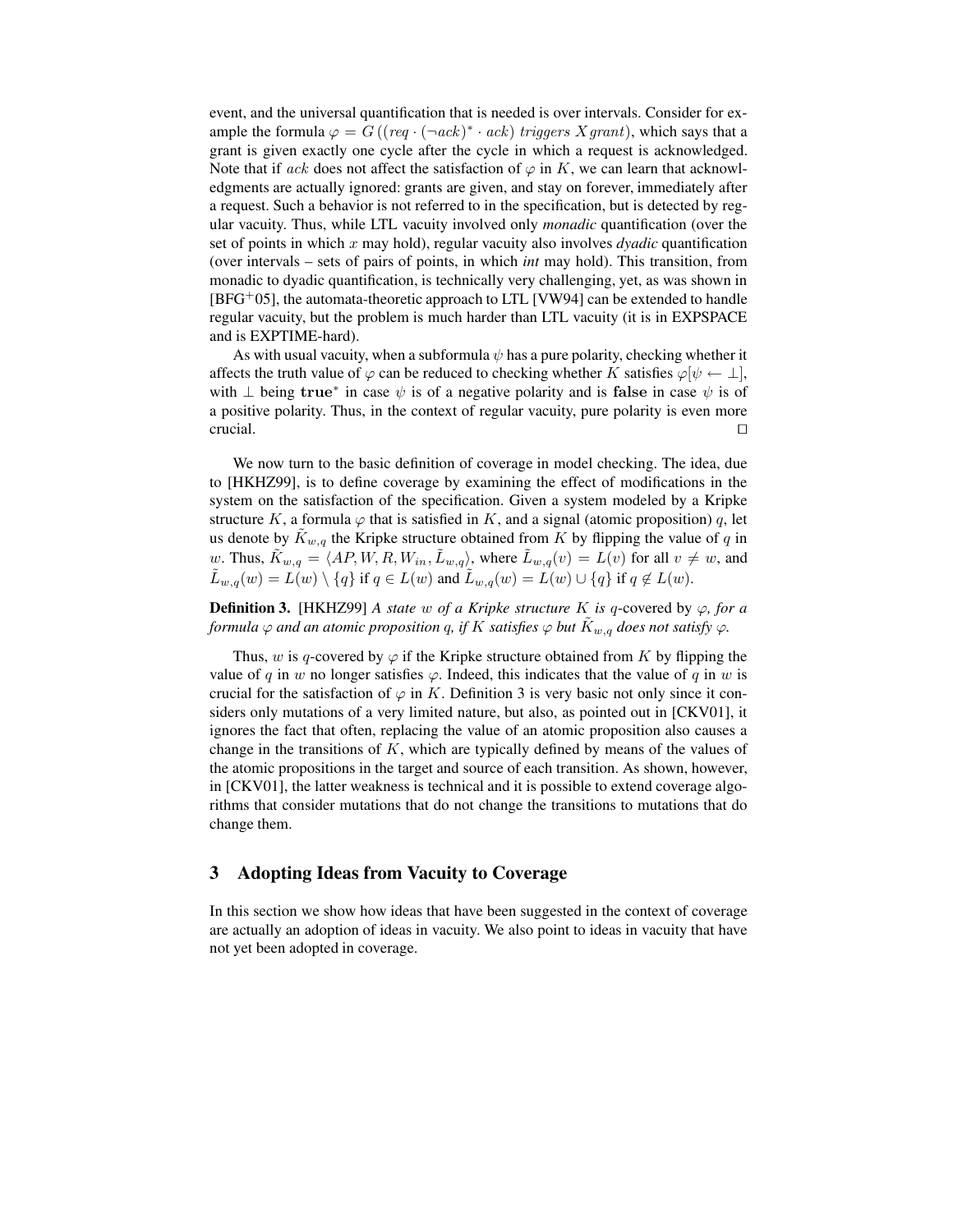#### **3.1 Single vs. multiple occurrences**

We start with the definition of coverage. Recall that the basic definition of coverage considered a very simple mutation: flip the value of one atomic proposition in one state. Recall that the Kripke structure models a system, and that the execution of the system corresponds to unwinding the Kripke structure into an infinite computation tree. A state  $w$  of  $K$  may correspond to several nodes in the computation tree. The basic definition of coverage flips the value of  $q$  in  $w$  in all these occurrences. In a similar way, in the definition of vacuity, we have distinguished between a single occurrence of a subformula  $\psi$  of  $\varphi$  and all its occurrence. In the first case, we have replaced only this occurrence by a universally quantified proposition (in fact, in this case it is sufficient to replace the single occurrence by  $\perp$ ), and in the second, we have replaced all the occurrences. Each approach may return a different answer to the vacuity query.

This suggest that the definition of coverage should also be refined to reflect the fact that the flipping of  $q$  in  $w$  can be performed in different ways. Such a refinement was suggested in [CKKV01], which made a distinction between "flipping always", "flipping once", and "flipping sometimes", which are formalized in the definitions of *structure coverage*, *node coverage*, and *tree coverage* below. We first need some notations.

For a domain Y, a function  $V: Y \to 2^{AP}$ , an observable signal  $q \in AP$ , and a set  $X \subseteq Y$ , the *dual function*  $\tilde{V}_{X,q} : Y \to 2^{AP}$  is such that  $\tilde{V}_{X,q}(x) = V(x)$  for all  $x \notin X$ ,  $\tilde{V}_{X,q}(x) = V(x) \setminus \{q\}$  if  $x \in X$  and  $q \in V(x)$ , and  $\tilde{V}_{X,q}(x) = V(x) \cup \{q\}$ if  $x \in X$  and  $q \notin V(x)$ . When  $X = \{x\}$  is a singleton, we write  $\tilde{V}_{x,q}$ . Recall that  $\tilde{K}_{w,q} = \langle AP, W, R, W_{in}, \tilde{L}_{w,q} \rangle$ . For  $X \subseteq T^K$  we denote by  $\tilde{\mathcal{K}}_{X,q}$  the tree that is obtained by flipping the value of q in all the nodes in X. Thus,  $\tilde{\mathcal{K}}_{X,q} = \langle T^K, \tilde{V}^K_{X,q} \rangle$ . When  $X = \{x\}$  is a singleton, we write  $\tilde{\mathcal{K}}_{x,q}$ .

**Definition 4.** *Consider a Kripke structure K, a formula*  $\varphi$  *satisfied in K, and an observable signal*  $q \in AP$ *.* 

- $-$  *A state* w *of* K *is* structure q-covered by  $\varphi$  *iff the structure*  $\tilde{K}_{w,q}$  *does not satisfy*  $\varphi$ *.*
- $-$  *A state w of K is node q-covered by*  $\varphi$  *iff there is a w-node x in*  $T^K$  *such that*  $\tilde{\mathcal{K}}_{x,q}$ *does not satisfy* ϕ*.*
- $-$  *A state* w of *K is* tree q-covered by  $\varphi$  *iff there is a set X* of w-nodes in  $T^K$  *such that*  $K_{X,q}$  *does not satisfy*  $\varphi$ *.*

Note that, structure coverage coincides with Definition 3. Also note that a state is structure q-covered iff  $\mathcal{K}_{X,q}$  does not satisfy  $\varphi$  for the set X of all w-nodes in K. In other words, a state w is structure q-covered if flipping the value of  $q$  in all the instances of w in K falsifies  $\varphi$ , it is node q-covered if a single flip of the value of q falsifies  $\varphi$ , and it is tree q-covered if some flips of the value of q falsifies  $\varphi$ .

#### **3.2 A semantic approach to coverage**

Recall that earlier definitions of vacuity were syntactic and considered replacements of a subformula  $\psi$  by another formula [BBER01]. Later, in [AFF+03], researchers have moved to the semantic approach, where  $\psi$  is replaced by a universally quantified atomic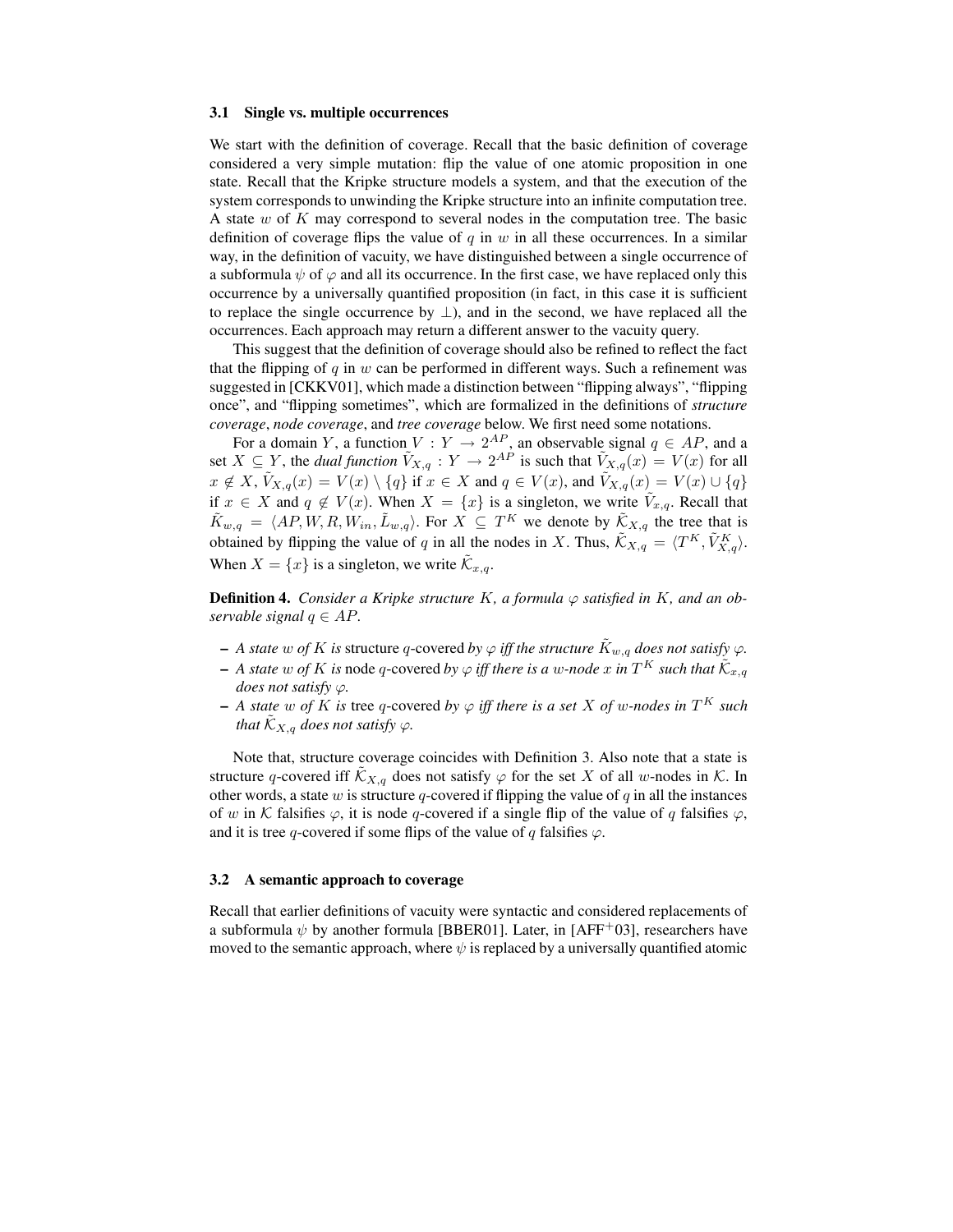proposition. We would like to use the idea of a universally quantified atomic proposition also in the context of coverage. Thus, we seek a definition according to which  $w$  is not covered by  $\varphi$  if  $\forall x K[w \leftarrow x] \models \varphi$ . In general, it is not clear what x is and what does  $K[w \leftarrow x]$  stands for. There are, however, settings in which an appropriate definition for  $x$  exists. In particular, in symbolic methods, the state space is encoded by propositional variables [BCM+92,BCC+99], and universal quantification is naturally defined. The induced definition of coverage captures exactly our intuition of  $w$  not playing a role in the verification process. Indeed, if, for example, we have reduced bounded model checking to the non-satisfiability of a propositional formula  $\theta$  and a vector x of variables encodes the value of the system's variables in state  $w$  in time  $t$ , then satisfiability of  $\forall x\theta$  indicates that the values of the variables in x did play a role in the model-checking procedure. Note that, as with usual coverage, there is a need to distinguish between structure, tree, and node coverage.

#### **3.3 Returning an interesting witness to the user**

A witness for the satisfaction of a specification in a system is a sub-system, usually a computation, that satisfies the specification. A witness is interesting if it satisfies the specification non-vacuously [BBER01,KV03]. For example, a computation in which both req and  $\neg grant$  hold is an interesting witness for the satisfaction of  $AG(req \rightarrow$  $AF grant)$ . An interesting witness gives the user a confirmation that his specification models correctly the desired behavior, and enables the user to study some nontrivial executions of the system.

An interesting witness in the context of coverage is a subformula that causes a component to be covered. It is easy to extend existing coverage algorithms to return, for each component of the system, the parts of the specification with respect to which it is covered. More informative, however, and closer to the way interesting witnesses are used in vacuity, is to return to the user information on how the component is covered. Thus, for every component  $c$  of the system, the user should be able to get witnesses to the coverage of  $c$  by means of an erroneous computations in which  $c$  is mutated. From an algorithmic point of view, this involves solving exactly the same problem as the problem of generating interesting witnesses in vacuity, namely the problem of generating counter examples [CGMZ95,KV03]. In the context of coverage, however, we return to the user a family of counterexamples – one for each sub-specification that is no longer satisfied in the system with  $c$  mutated.

### **4 Adopting Ideas from Coverage to Vacuity**

The adoption we suggested in Section 4 considers the challenges of defining vacuity and coverage and of returning helpful information to the user. In the context of coverage, much effort has been put in order to develop efficient algorithms for computing coverage. As we shall detail below, this has to do with the fact that a naive algorithm for coverage increases the complexity of model checking by a factor that depends on the size of the system, whereas one for vacuity detection increases the complexity only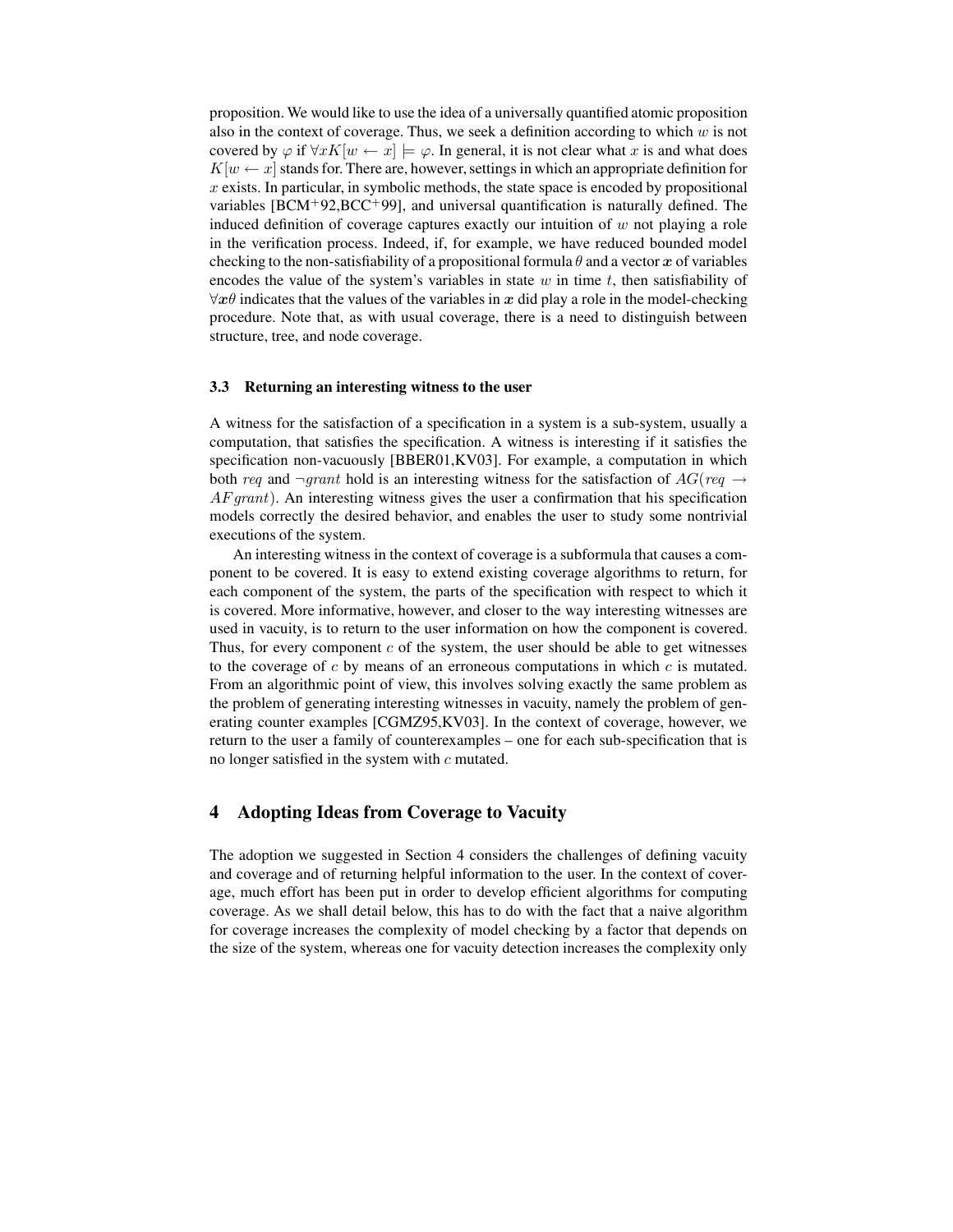by a factor that depends on the specification. While the specification is typically much smaller than the system, it is still desirable to get rid of this factor.

A naive algorithm for the detection of components of the system that are not covered by the specification proceeds by model checking mutations of the system. For example, in order to find the set of states not q-covered by  $\varphi$  in a Kripke structure K with n states, the naive algorithm executes the model-checking procedure  $n$  times, where in each execution  $K_{w,q}$  is checked for a different state w. Likewise, a naive algorithm for vacuity detection proceeds by checking mutations of the specification, each obtained by replacing a single subformula by a universally quantified proposition (in case the subformula is of a mixed polarity) or by true or false (in case it is of a pure polarity).

In [CKV01, CKKV01], we presented two alternatives to the naive algorithm for coverage. The first is symbolic, and the second makes use of overlaps among different mutations of the same Kripke structures. In this section we briefly describe the two algorithms and show how exactly the same ideas can be used in order to detect vacuous satisfaction of polar formulas.

#### **4.1 A symbolic approach**

We start with the symbolic coverage detection algorithm for LTL specifications. The algorithm is described in [CKKV01]. For simplicity, we start with node coverage, and then explain how tree and structure coverage can be checked with the same idea. The algorithm extends the LTL automata-based model-checking algorithm. There, we translate an LTL specification  $\varphi$  to a nondeterministic Büchi automaton  $\mathcal{A}_{\neg\varphi}$  that accepts all words that do not satisfy  $\varphi$  [VW94]. Model checking of K with respect to  $\varphi$  can then be reduced to checking the emptiness of the product  $K \times A_{\neg \varphi}$ . Let  $K =$  $\langle AP, W, R, w_{in}, L \rangle$  be a Kripke structure that satisfies  $\varphi$ , and let  $\mathcal{A}_{\neg\varphi} = \langle 2^{AP}, S, \delta, S_0, \alpha \rangle$ be the nondeterministic Büchi automaton for  $\neg \varphi$ . The product of K with  $\mathcal{A}_{\neg \varphi}$  is the fair Kripke structure  $K \times A_{\neg \varphi} = \langle AP, W \times S, M, \{w_{in}\} \times S_0, L', W \times \alpha \rangle$ , where  $M(\langle w, s \rangle, \langle w', s' \rangle)$  iff  $R(w, w')$  and  $s' \in \delta(s, L(w))$ , and  $L'(\langle w, s \rangle) = L(w)$ . Note that an infinite path  $\pi$  in  $K \times A_{\neg \varphi}$  is fair iff the projection of  $\pi$  on S satisfies the acceptance condition of  $A_{\neg\varphi}$ . Since K satisfies  $\varphi$ , we know that no initialized path of K is accepted by  $\mathcal{A}_{\neg \varphi}$ . Hence,  $L(K \times \mathcal{A}_{\neg \varphi})$  is empty.

Let  $P \subseteq W \times S$  be the set of pairs  $\langle w, s \rangle$  such that  $\mathcal{A}_{\neg \varphi}$  can reach the state s as it reads the state w. That is, there exists a sequence  $\langle w_0, s_0 \rangle, \ldots, \langle w_k, s_k \rangle$  such that  $w_0 = w_{in}, s_0 \in S_0, w_k = w, s_k = s$ , and for all  $i \geq 0$  we have  $R(w_i, w_{i+1})$ and  $s_{i+1} \in \delta(s_i, L(w_i))$ . Note that  $\langle w, s \rangle \in P$  iff  $\langle w, s \rangle$  is reachable in  $K \times \mathcal{A}_{\neg \varphi}$ . For an observable signal  $q \in AP$  and  $w \in W$ , we define the set  $P_{w,q} \subseteq W \times S$  as the set of pairs  $\langle w', s' \rangle$  such that w' is a successor of w and  $\mathcal{A}_{\neg \varphi}$  can reach the state  $s'$  as it reads the state  $w'$  in a run in which the last occurrence of w has q flipped. Formally, if we denote by  $\tilde{L}_q : W \to 2^{AP}$  the labeling function with q flipped (that is,  $\tilde{L}_q(w) = L(w) \cup \{q\}$  if  $q \notin L(w)$ , and  $\tilde{L}_q(w) = L(w) \setminus \{q\}$  if  $q \in L(w)$ ), then

 $P_{w,q} = \{ \langle w', s' \rangle : \text{ there is } s \in S \text{ such that } \langle w, s \rangle \in P, R(w, w'), \text{ and } s' \in \delta(s, \tilde{L}_q(w)) \}.$ 

Recall that a state w is node q-covered in K iff there exists a a w-node x in  $T^K$  such that  $\tilde{\mathcal{K}}_{x,q}$  does not satisfy  $\varphi$ . We can characterize node q-covered states also as follows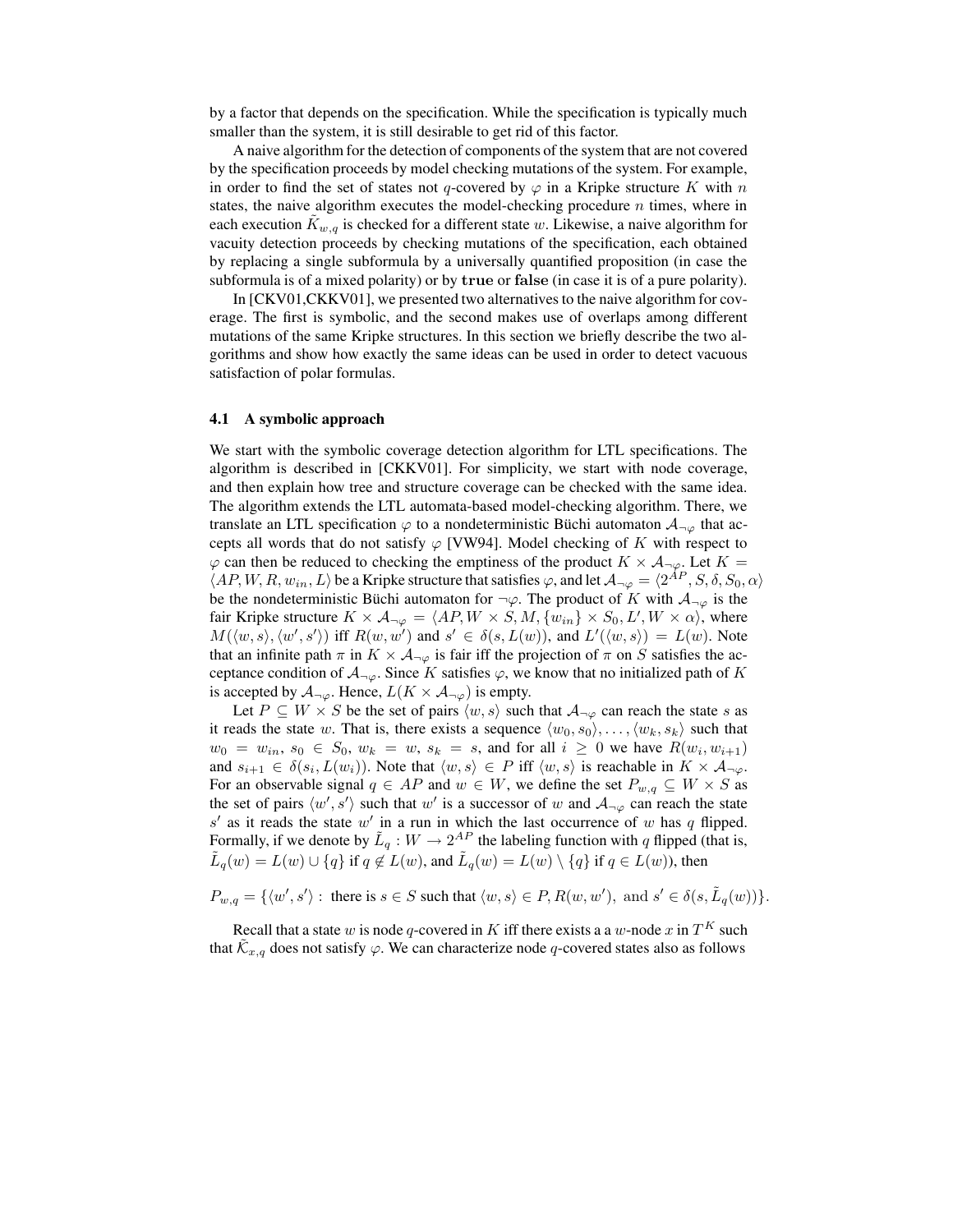**Theorem 3.** *Consider a Kripke structure K, an LTL formula*  $\varphi$ *, and an observable signal*  $q$ *. A state*  $w$  *is node*  $q$ *-covered in*  $K$  *by*  $\varphi$  *iff there is a successor*  $w'$  *of*  $w$  *and a state* s' such that  $\langle w', s' \rangle \in P_{w,q}$  and there is a fair  $\langle w', s' \rangle$ -path in  $K \times A_{\neg \varphi}$ .

Theorem 3 reduces the problem of checking whether a state  $w$  is node q-covered to computing the relation  $P_{w,q}$  and checking for the existence of a fair path from a state in the product  $K \times A_{\neg \varphi}$ . Model-checking tools compute the relation P and compute the set of states from which we have fair paths. Therefore, Theorem 3 suggests an easy implementation for the problem of computing the set of node-covered states. We describe a possible implementation in the tool COSPAN, which is the engine of FormalCheck [HHK96,Kur98]. We also show that the implementation can be easily modified to handle structure and tree coverage.

In COSPAN, the system is modeled by a set of modules, and the desired behavior is specified by an additional module A. The language  $\mathcal{L}(\mathcal{A})$  is exactly the set of wrong behaviors, thus the module A stands for the automaton  $A_{\neg\varphi}$  in cases the specification is given an LTL formula  $\varphi$ . In order to compute the set of node q-covered states, the system has to nondeterministically choose a step in the synchronous composition of the modules, in which the value of q is flipped in all modules that refer to q. Note that this is the same as to choose a step in which the module  $A$  behaves as if it reads the dual value of q. This can be done by introducing two new Boolean variables *flip* and *flag*, local to A. The variable *flip* is nondeterministically assigned true or false in each step. The variable *flag* is initialized to true and is set to false one step after *flip* becomes true. Instead of reading q, the module A reads  $q \oplus (flip \wedge flag)$ . Thus, when both *flip* and *flag* hold, which happens exactly once, the value of q is flipped ( $\oplus$  stands for exclusive or). So, the synchronous composition of the modules is not empty iff the state that was visited when *flip* becomes true for the first time is node q-covered.

With a small change in the implementation we can also check tree coverage. Since in tree coverage we can flip the value of q several times, the variable *flag* is no longer needed. Instead, we need  $\log |W|$  variables  $x_1, \ldots, x_{\log |W|}$  for encoding the state w that is now being checked for tree  $q$ -coverage. The state  $w$  is not known in advance and the variables  $x_1, \ldots, x_{\log |W|}$  are initialized to some special value ⊥. The variable *flip* is nondeterministically assigned true or false in each step. When *flip* is changed to true for the first time, the variables  $x_1, \ldots, x_{\log |W|}$  are set to encode the current state w. Instead of reading q, the module A reads  $q \oplus (flip \wedge at_w)$ , where  $at_w$  holds iff the encoding of the current state coincides with  $x_1, \ldots, x_{\log |W|}$ . Thus, when both *flip* and  $at_w$  hold, which may happen several times, yet only when the current state is  $w$ , the value of  $q$  is flipped. So, the synchronous composition of the modules is not empty iff the state that was visited when *flip* becomes true for the first time is tree q-covered. Finally, by nondeterministically choosing the values of  $x_1, \ldots, x_{\log |W|}$  at the first step of the run and fixing *flip* to true, we can also check structure coverage.

Note that our algorithm is independent of the fairness condition being Büchi, and it can handle any fairness condition for which the model-checking procedure supports the check for fair paths. Also, it is easy to see that the same algorithm can handle systems with multiple initial states. Finally, it is also easy to adjust the algorithm to definitions of coverage in which several mutations are checked mutually.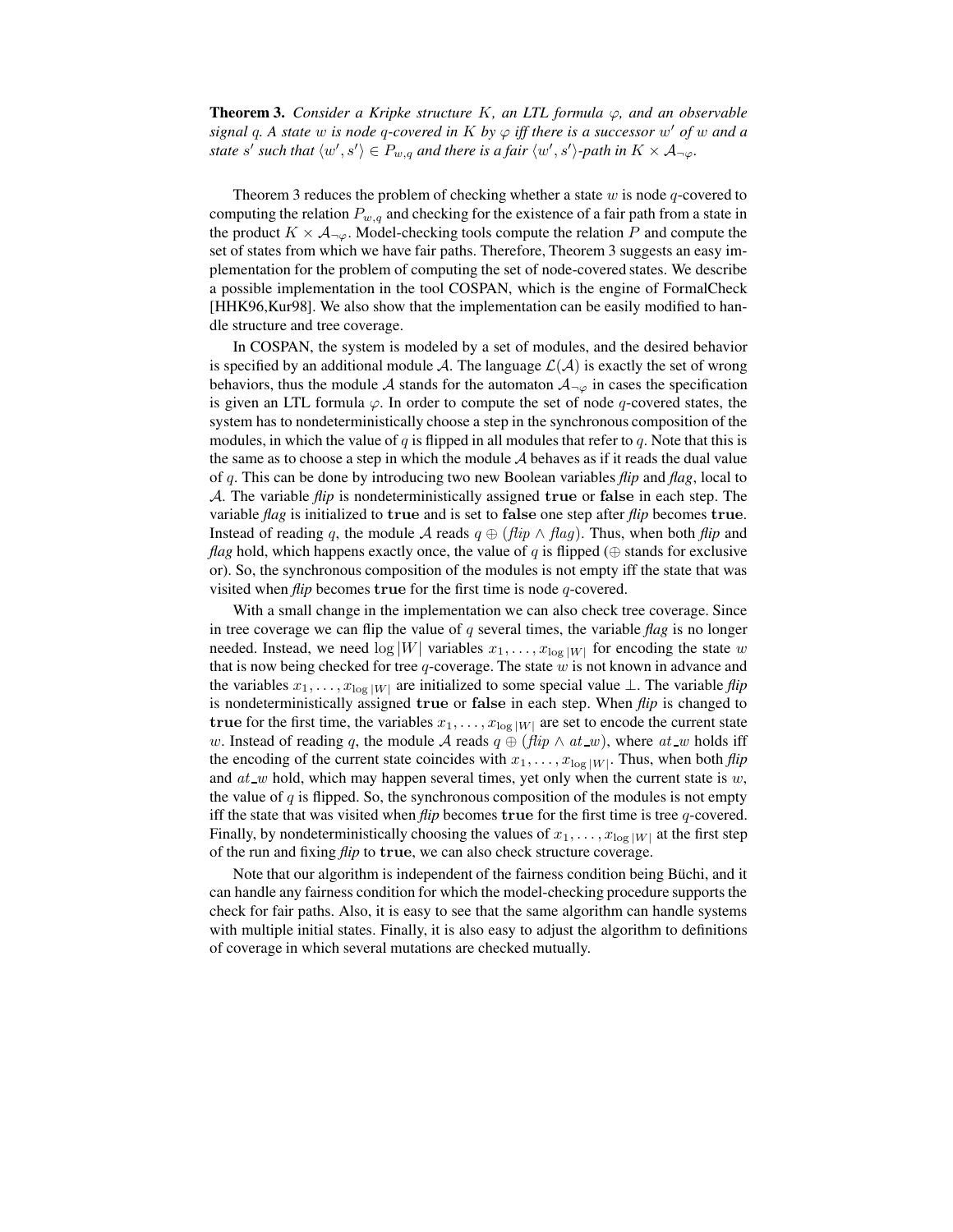**Remark 4** The above algorithm handles specifications in LTL. A different symbolic algorithm for coverage computation is described for CTL in [CKV01]. The algorithm addresses the fact that even if model checking of each of the mutant Kripke structures is checked symbolically, there may be many mutations to check. If we have, for example, a mutant structure for each state, then there are  $|W|$  mutant structures to check, and we would like to refer also to these structures symbolically. Consider a Kripke structure  $K = \langle AP, W, R, w_0, L \rangle$  and an atomic proposition  $q \in AP$ . For a CTL formula  $\varphi$ , we define

$$
P(\varphi) = \{ \langle w, v \rangle : \tilde{K}_{v,q}, w \models \varphi \}.
$$

Thus,  $P(\varphi) \subseteq W \times W$  contains exactly all pairs  $\langle w, v \rangle$  such that w satisfies  $\varphi$  in the structure where we dualize the value of q in v. The q-covered set in K for  $\varphi$  can be derived easily from  $P(\varphi)$  as it is the set  $\{w : \langle w_0, w \rangle \notin P(\varphi)\}.$ 

The symbolic algorithm in [CKV01] computes the OBDDs  $P(\psi)$  for all subformulas  $\psi$ . The algorithm works bottom-up, and is based on the symbolic CTL modelchecking algorithm. The symbolic algorithm for CTL model-checking uses a linear number of OBDD variables. The algorithm in [CKV01] above doubles the number of OBDD variables, as it works with sets of pairs of states instead of sets of states. By the nature of the algorithm, it performs model-checking for all  $K_{w,q}$  globally, and thus the OBDDs it computes contain information about the satisfaction of the specification in all the states of all the dual Kripke structures, and not only in their initial states.  $\Box$ 

We now turn to describe how the same idea can be used in order to symbolically detect vacuity of polar formulas. The algorithm we describe can be viewed as a special case of the symbolic algorithm in [CKV03] for the detection of vacuity coverage. Recall that checking whether a system satisfies a specification vacuously involves model checking of a mutant specification. We can use the idea in [CKKV01] in order to check symbolically for vacuous satisfaction by adding a new variable  $x$  that encodes the subformula  $\psi$  that is being replaced with  $\bot$ . The subformula  $\psi$  belongs to the set  $cl(\varphi)$  of subformulas of  $\varphi$ . The variable x is an integer in the range  $0, \ldots, |cl(\varphi)|$ , thus it can be encoded with  $O(\log |\varphi|)$  Boolean variables. The value 0 of x stands for "no replacement", thus it checks the satisfaction of  $\varphi$  in the system. The value of (the variables that encode)  $x$  is chosen nondeterministically at initialization and is kept unchanged. For example, if  $\varphi = y_1 \vee y_2$ , and 1 encodes  $y_1$  and 2 encodes  $y_2$ , then the value 1 of x corresponds to the replacement of  $y_1$  with **false** (which is the  $\perp$  value for  $y_1$  in  $\varphi$ ) resulting in the formula  $(y_1 \vee y_2)[y_1 \leftarrow \textbf{false}] = y_2$ . In the automaton  $\mathcal{A}_{\neg \varphi}$ , each state variable corresponds to a subformula (cf.  $[BCM<sup>+</sup>92]$ ), thus the nondeterministic choice of the subformula leads to a mutant automaton  $\mathcal{A}_{\neg \varphi[\psi \leftarrow \bot]}$ . The state space of the augmented product now consists of triples  $\langle x, u, s \rangle$ , where x encodes the subformula replaced with  $\perp$ , and u and s are the components of the product automaton. The successors of  $\langle x, u, s \rangle$  are the triples  $\langle x, u', s' \rangle$  such that  $\langle u', s' \rangle$  is a possible successor of  $\langle u, s \rangle$  in a product between the system with the automaton  $\mathcal{A}_{\neg \varphi[\psi \leftarrow \bot]}$ , where  $\psi$  is the subformula encoded by x. The subformulas that affect the value of  $\varphi$  in the systems are these encoded by a value x for which there are initial states  $u_0$  and  $s_0$  of the system and the automaton, respectively, such that there is a fair path from  $\langle x, u_0, s_0 \rangle$ . Let P be the set of triples from which a fair path exists in the augmented product (as above,  $P$ can be found symbolically), and let  $P'$  be the intersection of  $P$  with the initial states of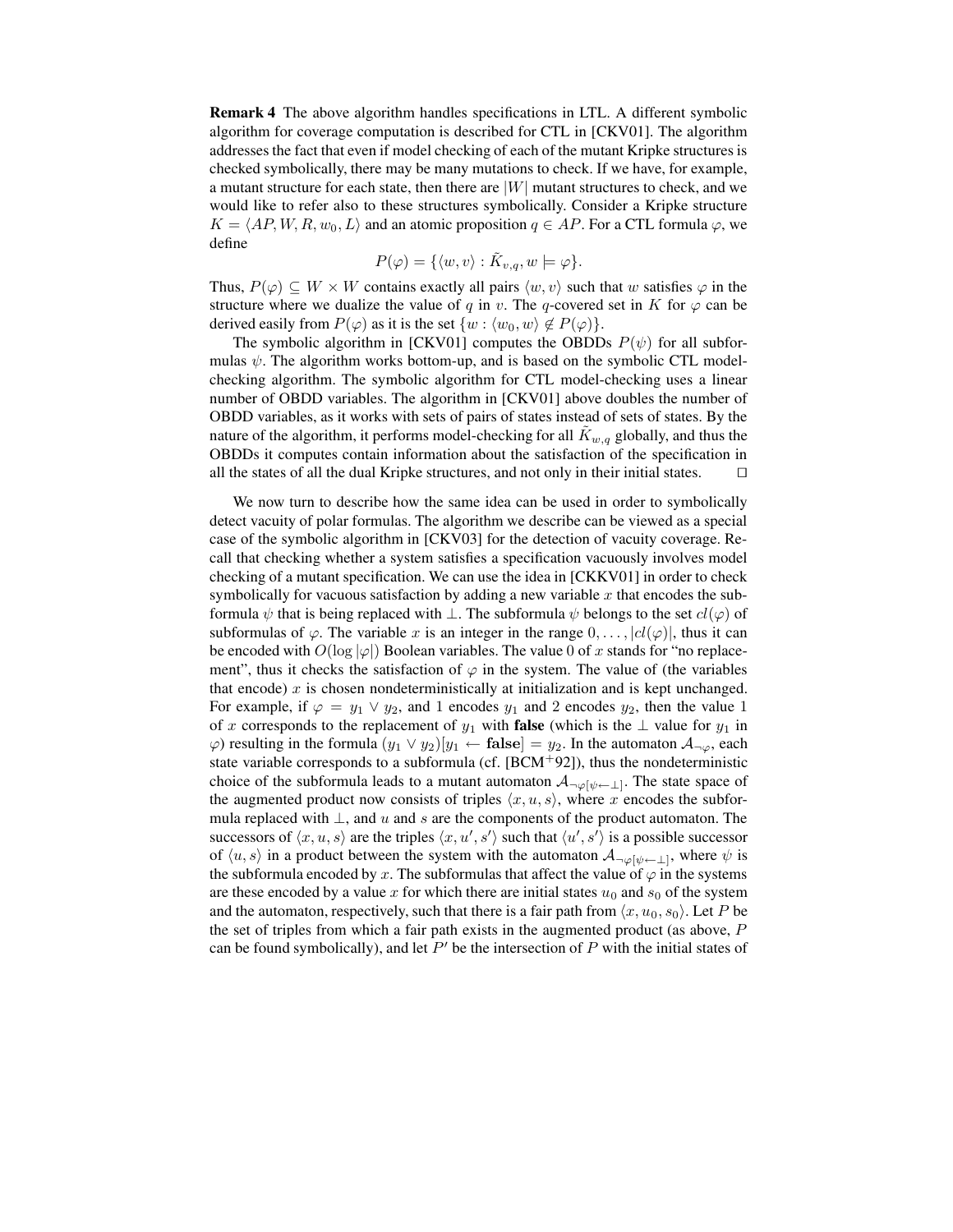the system and the automaton, projected on the first element. Note that  $x \in P'$  iff the subformula associated with x affects the value of  $\varphi$  in the system. Thus,  $\psi$  is satisfied vacuously in the system if  $\neg P'(0)$  and  $P' \neq \{1, \ldots, cl(\psi)\}.$ 

#### **4.2 Improving average complexity**

Consider a Kripke structure  $K = \langle AP, W, R, w_0, L \rangle$ , a formula  $\varphi$ , and an atomic proposition q. Recall that the naive CTL coverage algorithm, which performs model checking for all dual Kripke structures, has running time of  $O(|K| \cdot |\varphi| \cdot |W|)$ . While for some dual Kripke structures model-checking may require less than  $O(|K| \cdot |\varphi|)$ , the naive algorithm always performs  $|W|$  iterations of model checking; thus, its average complexity cannot be substantially better than its worst-case complexity. This unfortunate situation arises even when model checking of two dual Kripke structures is practically the same, and even when some of the states of  $K$  obviously do not affect the satisfaction of  $\varphi$  in K. In [CKV01] we presented an algorithm that makes use of such overlaps and redundancies. The expectant running time of our algorithm is  $O(|K| \cdot |\varphi| \cdot \log |W|)$ . Formally, we have the following:

**Theorem 5.** The set q-cover $(K,\varphi)$  can be computed in average<sup>3</sup> running time of  $O(|K| \cdot$  $|\varphi| \cdot \log |W|$ ).

Our algorithm is based on the fact that for each w, the dual Kripke structure  $K_{w,q}$ differs from  $K$  only slightly. Therefore, there should be a large amount of work that we can share when we model check all the dualstructures. In order to explain the algorithm, we introduce the notion of *incomplete model checking*. Informally, incomplete model checking of K is model checking of K with its labeling function  $L$  partially defined. The solution to the incomplete model checking problem can rely only on the truth values of the atomic propositions in states for which the corresponding  $L$  is defined. Obviously, in the general case we are not guaranteed to solve the model-checking problem without knowing the values of all atoms in all states. We can, however, perform some work in this direction, which is not needed to be performed again when missing parts of  $L$  are revealed.

Consider a partition of W into two equal sets,  $W_1$  and  $W_2$ . Our algorithm essentially works as follows. For all the dual Kripke structures  $K_{w,q}$  such that  $w \in W_1$ , the states in  $W_2$  maintain their original labeling. Therefore, we start by performing incomplete model checking of  $\varphi$  in K with L that does not rely on the values of q in states in  $W_1$ . We end up in one of the following two situations. It may be that the values of  $q$  in states in  $W<sub>2</sub>$  (and the values of all the other atomic propositions in all the states) are sufficient to imply the satisfaction of  $\varphi$  in K. Then, we can infer that all the states in  $W_1$  are not qcovered. It may also be that the values of q in states in  $W_2$  are not sufficient to imply the satisfaction of  $\varphi$  in K. Then, we continue and partition the set  $W_1$  into two equal sets,  $W_{11}$  and  $W_{12}$ , and perform incomplete model checking that does not rely on the values of  $q$  in states in  $W_{11}$ . The important observation is that incomplete model checking is now performed in a Kripke structure to which we have already applied incomplete

<sup>&</sup>lt;sup>3</sup> Average is taken with respect to all possible inputs to the algorithm as well as all random choices made by the algorithm.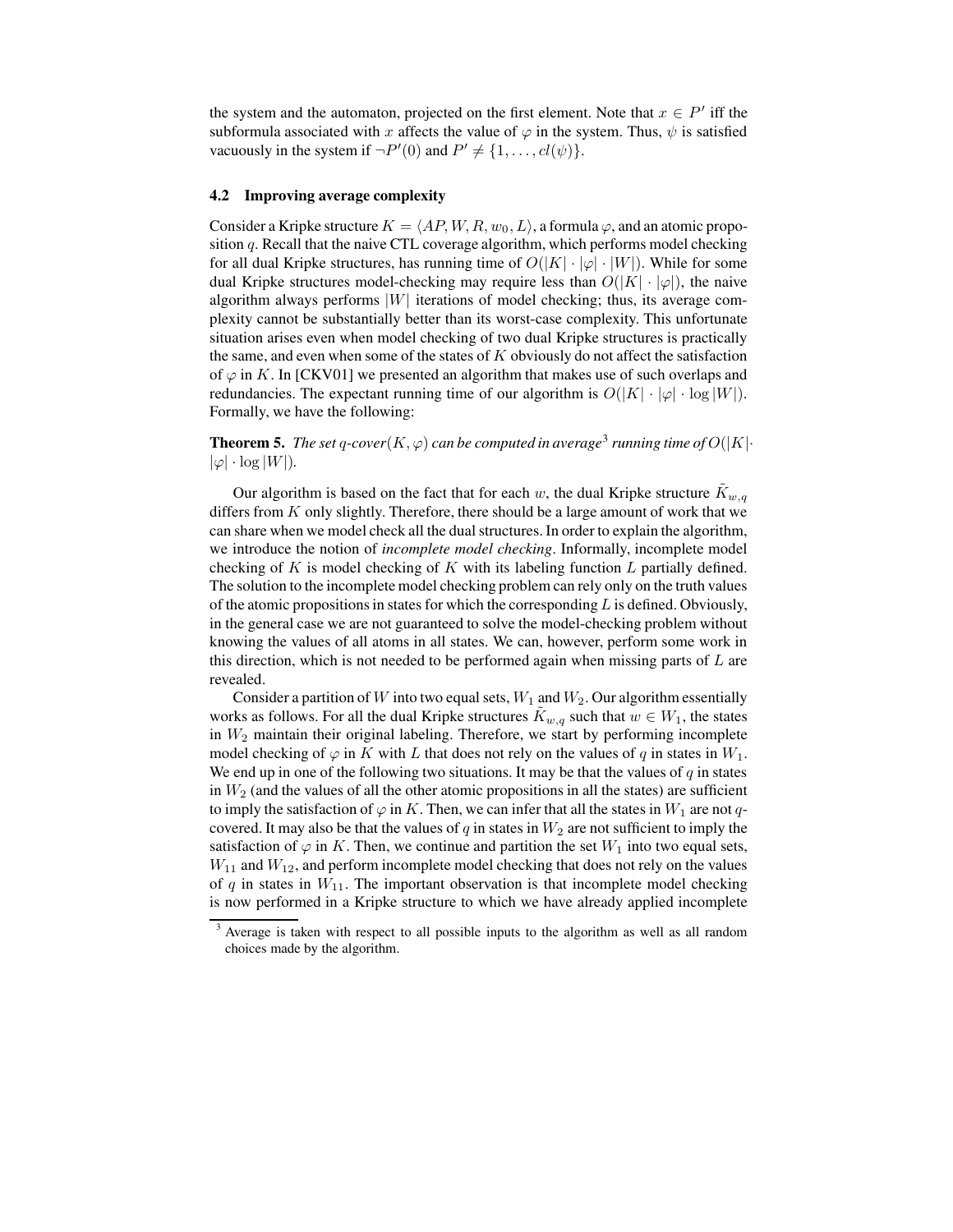model checking in the previous iteration. Thus, we only have to propagate information that involves the values of q in  $W_{12}$ . Thus, as we go deeper in the recursion described above, we perform less work. The depth of the recursion is bounded by  $\log |W|$ . As analyzed in [CKV01], the work in depth i amounts in average to model checking of  $\varphi$ in a Kripke structure of size  $\frac{|K|}{2^i}$ . Hence the  $O(|K| \cdot |\varphi| \cdot \log |W|)$  complexity.

In case of vacuity for polar formulas, the naive algorithm performs model checking for each subformula, and thus has running time  $O(|K| \cdot |\varphi|^2)$ . The quadratic dependency in  $\varphi$  is less crucial than the quadratic dependency in  $|W|$  in the case of coverage, but it is still a problem, and efforts to come up with better algorithms are described in [PS02,Nam04]. In order to improve the average complexity, we can encode all the mutations to the formula (each mutation corresponds to a subformula that is replaced by  $\perp$ ) with a vector  $x$  of variables. We then proceed with incomplete model checking where in each iteration more variables get values. As with coverage, in each iteration we handle smaller structures, and the overall complexity is, in average,  $O(|K|\cdot|\varphi|\log|\varphi|)$ [Cho03].

### **5 Discussion**

Sanity checks are applied to the system after model checking has successfully terminated. In addition to vacuity and coverage, other checks that have recently been advocated are *query checking* [Cha00] and *certification* [Nam01]. In query checking, some subformulas in the specification are replaced by the symbol "?" and the query-checking algorithm returns strongest possible replacements to "?" with which the specification is satisfied. In certification, the positive answer of the model-checking procedure is accompanied by a proof that the specification indeed holds. The idea is that it is much easier to check a given certificate than to find one.

The different checks have a lot in common, both conceptually and from the algorithmic point of view. Still, each approach has its own algorithms and tools. We believe that an effort should be made in order to accommodate sanity checks in one algorithmic framework. A good candidate is the theory of multi-valued logic (in fact, this has already been done for query checking in [BG01]). The idea is that typical sanity checks repeat the model-checking procedure with respect to "mutant inputs" — inputs that are slightly different from the original model-checking input. By associating different sets of mutations with different values, we can hopefully reduce the question of finding the set of mutants for which model checking no longer succeeds to the problem of multivalued model checking [BG04]. In addition, as suggested in [Nam04] for the case of vacuity, it may be possible to carry the sanity checks with respect to the model-checking certificate, rather than with respect to the system and the specification.

### **References**

[AFF<sup>+</sup>02] R. Armoni, L. Fix, A. Flaisher, R. Gerth, B. Ginsburg, T. Kanza, A. Landver, S. Mador-Haim, E. Singerman, A. Tiemeyer, M.Y. Vardi, and Y. Zbar. The ForSpec temporal logic: A new temporal property-specification logic. In *Proc. 8th International Conference on Tools and Algorithms for the Construction and Analysis of Systems*, volume 2280 of *Lecture Notes in Computer Science*, pages 296–211, Grenoble, France, April 2002. Springer-Verlag.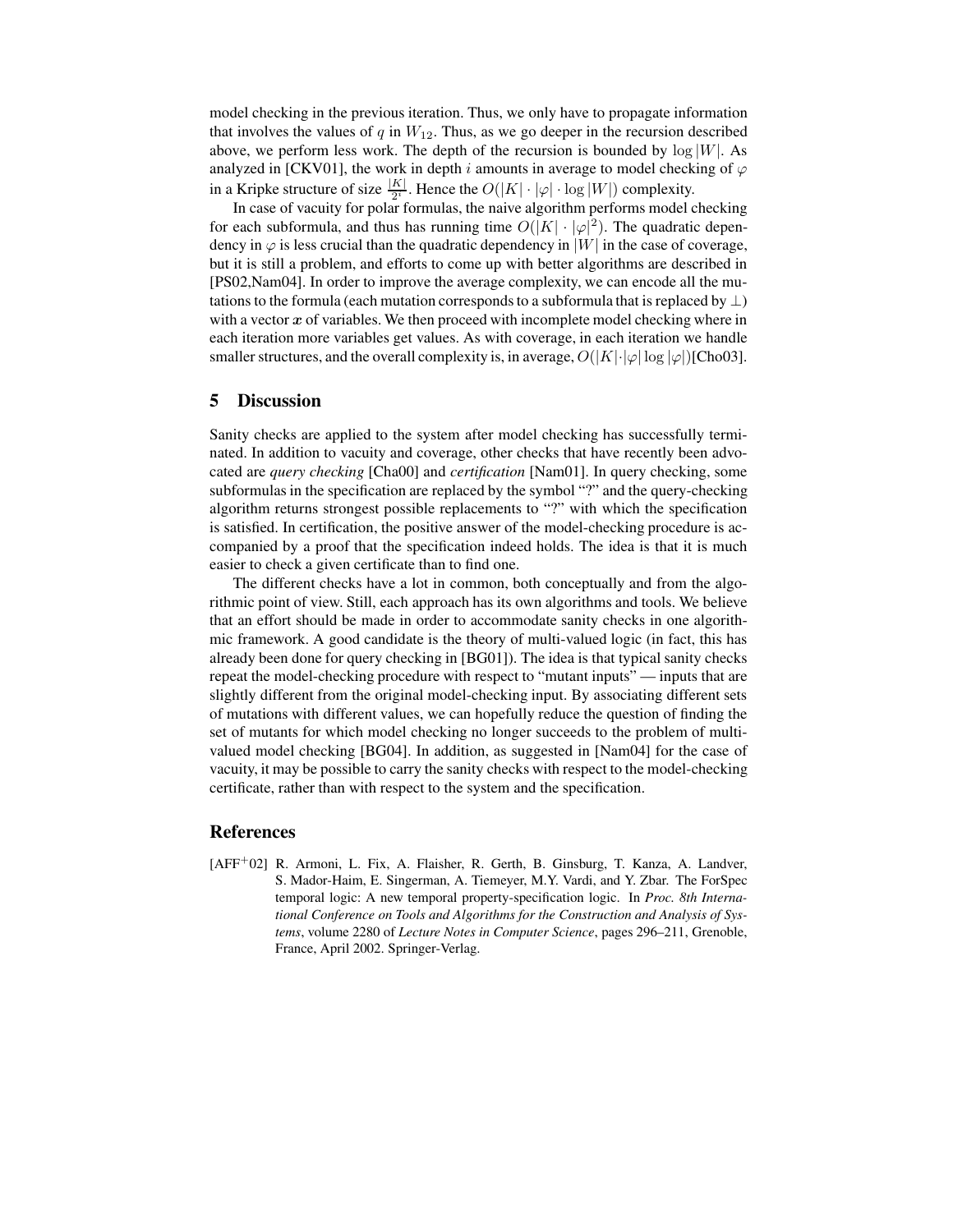- [AFF<sup>+</sup>03] R. Armon, L. Fix, A. Flaisher, O. Grumberg, N. Piterman, A. Tiemeyer, and M.Y. Vardi. Enhanced vacuity detection for linear temporal logic. In *Computer Aided Verification, Proc. 15th International Conference*. Springer-Verlag, 2003.
- [BB94] D. Beatty and R. Bryant. Formally verifying a microprocessor using a simulation methodology. In *Proc. 31st Design Automation Conference*, pages 596–602. IEEE Computer Society, 1994.
- [BBE<sup>+</sup>01] I. Beer, S. Ben-David, C. Eisner, D. Fisman, A. Gringauze, and Y. Rodeh. The temporal logic Sugar. In *Proc. 13th International Conference on Computer Aided Verification*, volume 2102 of *Lecture Notes in Computer Science*, pages 363–367, Paris, France, July 2001. Springer-Verlag.
- [BBER01] I. Beer, S. Ben-David, C. Eisner, and Y. Rodeh. Efficient detection of vacuity in ACTL formulas. *Formal Methods in System Design*, 18(2):141–162, 2001.
- [BCC<sup>+</sup>99] A. Biere, A. Cimatti, E.M. Clarke, M. Fujita, and Y. Zhu. Symbolic model checking using SAT procedures instead of BDDs. In *Proc. 36th Design Automation Conference*, pages 317–320. IEEE Computer Society, 1999.
- [BCM<sup>+</sup>92] J.R. Burch, E.M. Clarke, K.L. McMillan, D.L. Dill, and L.J. Hwang. Symbolic model checking:  $10^{20}$  states and beyond. *Information and Computation*, 98(2):142– 170, June 1992.
- [BF00] L. Bening and H. Foster. *Principles of verifiable RTL design – a functional coding style supporting verification processes*. Kluwer Academic Publishers, 2000.
- [BFG<sup>+</sup>05] D. Bustan, A. Flaisher, O. Grumberg, O. Kupferman, and M.Y. Vardi. Regular vacuity. In *Proc. 13th Advanced Research Working Conference on Correct Hardware Design and Verification Methods*, volume 3725 of *Lecture Notes in Computer Science*, pages 191–206. Springer-Verlag, 2005.
- [BG01] Glenn Bruns and Patrice Godefroid. Temporal logic query checking. In *Proceedings of the 16th Annual IEEE Symposium on Logic in Computer Science (LICS-01)*, pages 409–420, Los Alamitos, CA, June 16–19 2001. IEEE Computer Society.
- [BG04] Bruns and Godefroid. Model checking with multi-valued logics. In *ICALP: Annual International Colloquium on Automata, Languages and Programming*, 2004.
- [CG04a] M. Chechik and A. Gurfinkel. Extending extended vacuity. In *5th International Conference on Formal Methods in Computer-Aided Design*, volume 3312 of *Lecture Notes in Computer Science*, pages 306–321. Springer-Verlag, 2004.
- [CG04b] M. Chechik and A. Gurfinkel. How vacuous is vacuous? In *10th International Conference on Tools and algorithms for the construction and analysis of systems*, volume 2988 of *Lecture Notes in Computer Science*, pages 451–466. Springer-Verlag, 2004.
- [CGL93] E.M. Clarke, O. Grumberg, and D. Long. Verification tools for finite-state concurrent systems. In J.W. de Bakker, W.-P. de Roever, and G. Rozenberg, editors, *Decade of Concurrency – Reflections and Perspectives (Proceedings of REX School)*, volume 803 of *Lecture Notes in Computer Science*, pages 124–175. Springer-Verlag, 1993.
- [CGMZ95] E.M. Clarke, O. Grumberg, K.L. McMillan, and X. Zhao. Efficient generation of counterexamples and witnesses in symbolic model checking. In *Proc. 32nd Design Automation Conference*, pages 427–432. IEEE Computer Society, 1995.
- [Cha00] W. Chan. Temporal-logic queries. In *Computer Aided Verification, Proc. 12th International Conference*, volume 1855 of *Lecture Notes in Computer Science*, pages 450–463. Springer-Verlag, 2000.
- [Cho03] H. Chockler. *Coverage metrics for model checking*. PhD thesis, Hebrew University, Jerusalem, Israel, 2003.
- [CK02] H. Chockler and O. Kupferman. Coverage of implementations by simulating specifications. In R.A. Baeza-Yates, U. Montanari, and N. Santoro, editors, *Proceedings of 2nd IFIP International Conference on Theoretical Computer Science*, volume 223